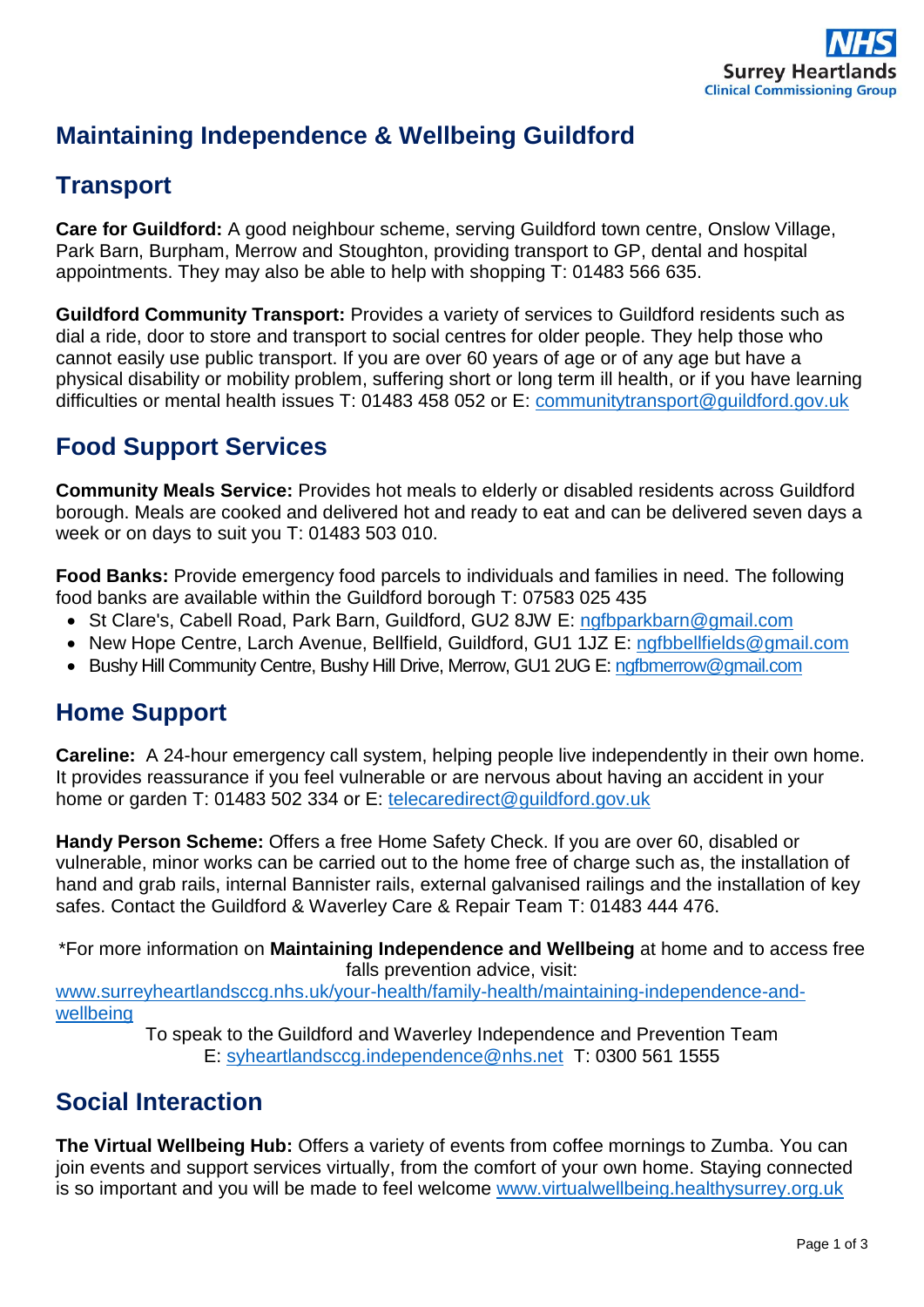

#### **Reconnections by Independent Age:** A volunteer-led service that

supports over-65s in rediscovering their love of life in the communities where they live. If you, or someone you know, is over 65 years of age and would like some companionship, encouragement and ideas to help you rediscover old interests and make new friends T: 01483 654422 or E: [GW@ReconnectionsLocal.org.](mailto:GW@ReconnectionsLocal.org) Service available from November 2020.

**Community Point:** A service that can help you find fun, social activities, whether you are looking to meet like-minded people, take up a new hobby, join a support group or improve your fitness, they can help you find something that suits you T: 01483 565 456 / 07468 690 834 E: [communitypoint@vasws.org.uk](mailto:communitypoint@vasws.org.uk) W: [www.voluntaryactionsws.org.uk/community-point](http://www.voluntaryactionsws.org.uk/community-point)

**Social Prescribing:** Supports people with a wide range of social, emotional or practical needs. Life events such as bereavement, an illness or a fall, can all trigger a downward spiral in our personal well-being. Social Prescribing can help to address these things by putting you in touch with people and activities that might help you to feel better. Please ask your GP or healthcare professional for a referral in to this service.

**Park Barn Social Centre:** A centre for people aged 55 and over, offering an opportunity to meet friends and socialise in a welcoming environment. There are various services and activities available including chiropody and hairdressing T: 01483 458 055.

**\*All activities are subject to COVID-19 restrictions\***

### **Information, Advice & Advocacy Services**

**Age UK Surrey**: Provides information and advice on benefits available such as attendance allowance, pension credit or carers allowance. T: 01483 446 627 for more information.

**Citizens Advice Bureau (CAB)**: Supports you to make informed decisions by advising on your specific needs. T: 0300 330 9013 Location: 15-21 Haydon Place, Guildford, GU1 4LL

**Action for Carers Surrey:** Provides free, confidential independent information, advice and advocacy for carers. T: 0303 040 1234 or E: [CarerSupport@actionforcarers.org.uk](mailto:CarerSupport@actionforcarers.org.uk)

**The Illegal Money Lending Team:** Investigate and prosecute illegal moneylenders, while supporting those who have borrowed money from a loan shark. Loan sharks are unlicensed and usually lend money with no paperwork, charging huge amounts of interest. They often use threatening behaviour whilst demanding payments.

T: 0300 555 2222 or E: [reportaloanshark@stoploansharks.gov.uk](mailto:reportaloanshark@stoploansharks.gov.uk) W: [www.stoploansharks.co.uk](http://www.stoploansharks.co.uk/)

**SCAMS – Surrey & Buckinghamshire Trading Standards:** It is important to protect ourselves and others against scams. Be aware, know who to trust and remember that not everyone out there is trustworthy. The most common scams are fake lotteries, deceptive prize draws, clairvoyants, computer scams and romance scams. To stay updated on the latest tricks and scams you can visit the **Trading Standards webpage** 

W:<https://www.surreycc.gov.uk/business-and-consumers/trading-standards>

For consumer advice, to report a scam to trading standards or request a scam or No Cold Calling pack, E: [trading.standards@surreycc.gov.uk](mailto:trading.standards@surreycc.gov.uk) T: 01296 388788.

\*This is not an exhaustive list of what is available in your community. For more information, visit the Surrey Information Point website [www.surreyinformationpoint.org.uk](http://www.surreyinformationpoint.org.uk/)